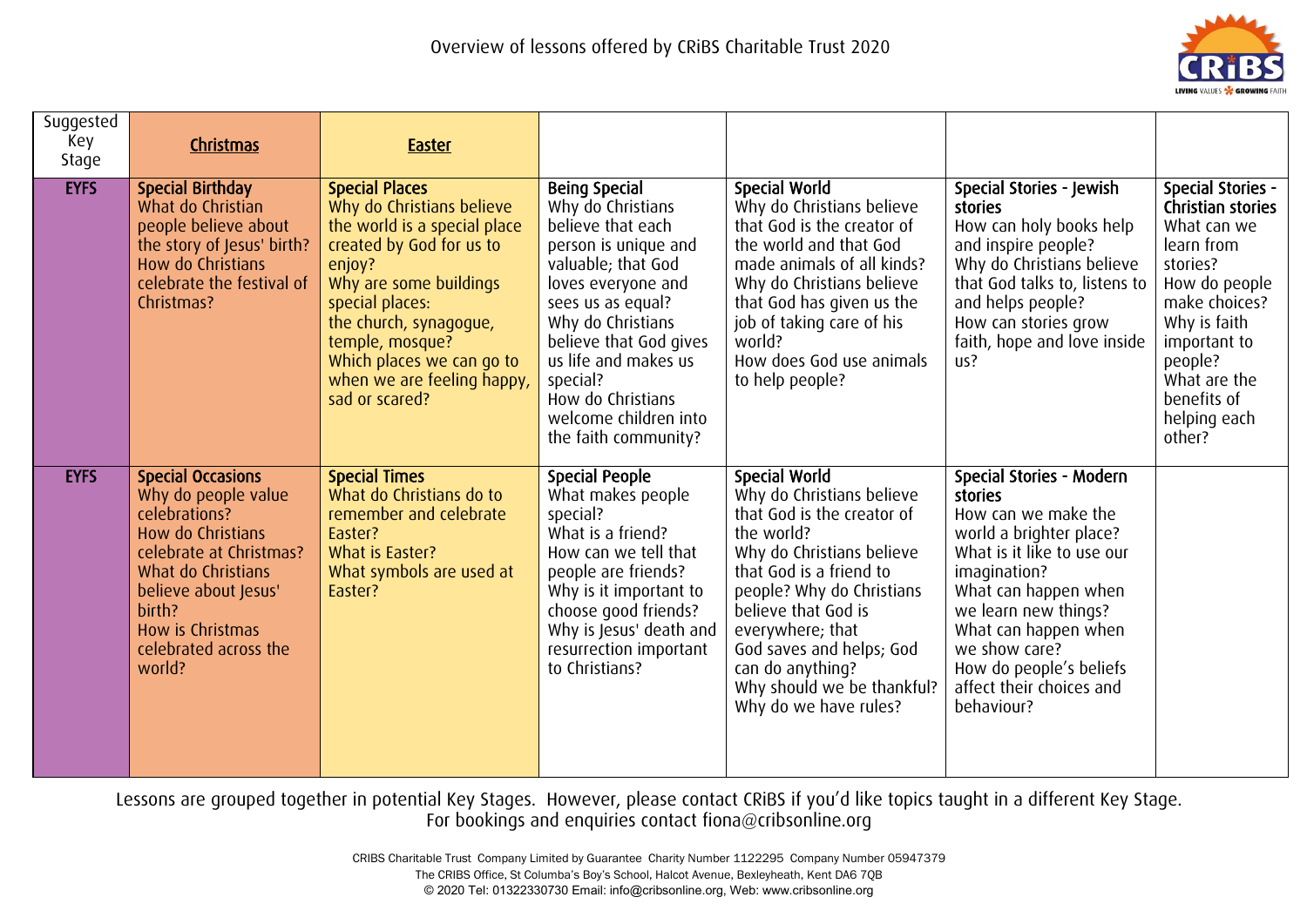

| Suggested<br>Key<br>Stage | <b>Christmas</b>                                                                                                                                                                    | <b>Easter</b>                                                                                                                                                                                                |                                                                                                                                                                                                                   |                                                                                                                                                                                                                                                                                                                                                                         |                                                                                                                                                                                                                                                               |
|---------------------------|-------------------------------------------------------------------------------------------------------------------------------------------------------------------------------------|--------------------------------------------------------------------------------------------------------------------------------------------------------------------------------------------------------------|-------------------------------------------------------------------------------------------------------------------------------------------------------------------------------------------------------------------|-------------------------------------------------------------------------------------------------------------------------------------------------------------------------------------------------------------------------------------------------------------------------------------------------------------------------------------------------------------------------|---------------------------------------------------------------------------------------------------------------------------------------------------------------------------------------------------------------------------------------------------------------|
| K51                       | <b>Celebrations: Christmas</b><br>How and why do<br>people celebrate the<br>birth of a baby?<br>Why is Jesus special for<br>Christians?<br>Why did the shepherds<br>visit?          | Easter - Friendship<br>How did Jesus' friends let<br>him down?<br>What does Jesus' death<br>mean to Christians?<br>What happened after Jesus<br>died?<br>How do Christians celebrate<br>Jesus' resurrection? | Friends of Jesus<br>What does it mean to<br>be a good friend?<br>What can I do to be a<br>better friend?<br>What can help us make<br>good choices?<br>Why is Jesus a special<br>person for Christians?            | Jesus the Storyteller<br>Why do we tell stories?<br>What values do Christians<br>believe Jesus taught?<br>How can we care for<br>others?<br>Why do Christians believe<br>that people matter to God?<br>How should we treat other<br>people?<br>What do Christians believe<br>Jesus' stories tell us about<br>God?<br>What things can help us<br>mend broken friendship? | The Creation Story<br>What do Christians and<br>Jews believe about how<br>the world was made?<br>What in our world do you<br>find wonderful?<br>How can we show when<br>we are thankful?<br>Why do Christians believe<br>that we can know God as<br>a friend? |
| KS1                       | <b>Celebrations: Christmas</b><br>What does celebration<br>mean?<br>Why is light important<br>to Christians?<br>What does Advent<br>mean?<br>Why do Christians<br>celebrate Advent? | <b>Easter - Forgiveness</b><br>What does it mean to be a<br>Christian?<br>How can we use our hands<br>to help others?<br>Why is it important to<br>forgive?                                                  | Living as a Christian<br>What does it mean to<br>be a Christian?<br>How can we use our<br>hands to help others?<br>Why is it important to<br>forgive?<br>What can happen when<br>we share?<br>Why should we give? | The Parish Church<br>What makes a place<br>special?<br>How does the church<br>welcome children?<br>What ceremonies happen in<br>a Parish Church?<br>What can you find in a<br>Parish church?<br>What can we learn from<br>visiting a church?<br>What happens in a place of<br>worship?                                                                                  |                                                                                                                                                                                                                                                               |

> CRIBS Charitable Trust Company Limited by Guarantee Charity Number 1122295 Company Number 05947379 The CRIBS Office, St Columba's Boy's School, Halcot Avenue, Bexleyheath, Kent DA6 7QB © 2020 Tel: 01322330730 Email: info@cribsonline.org, Web: www.cribsonline.org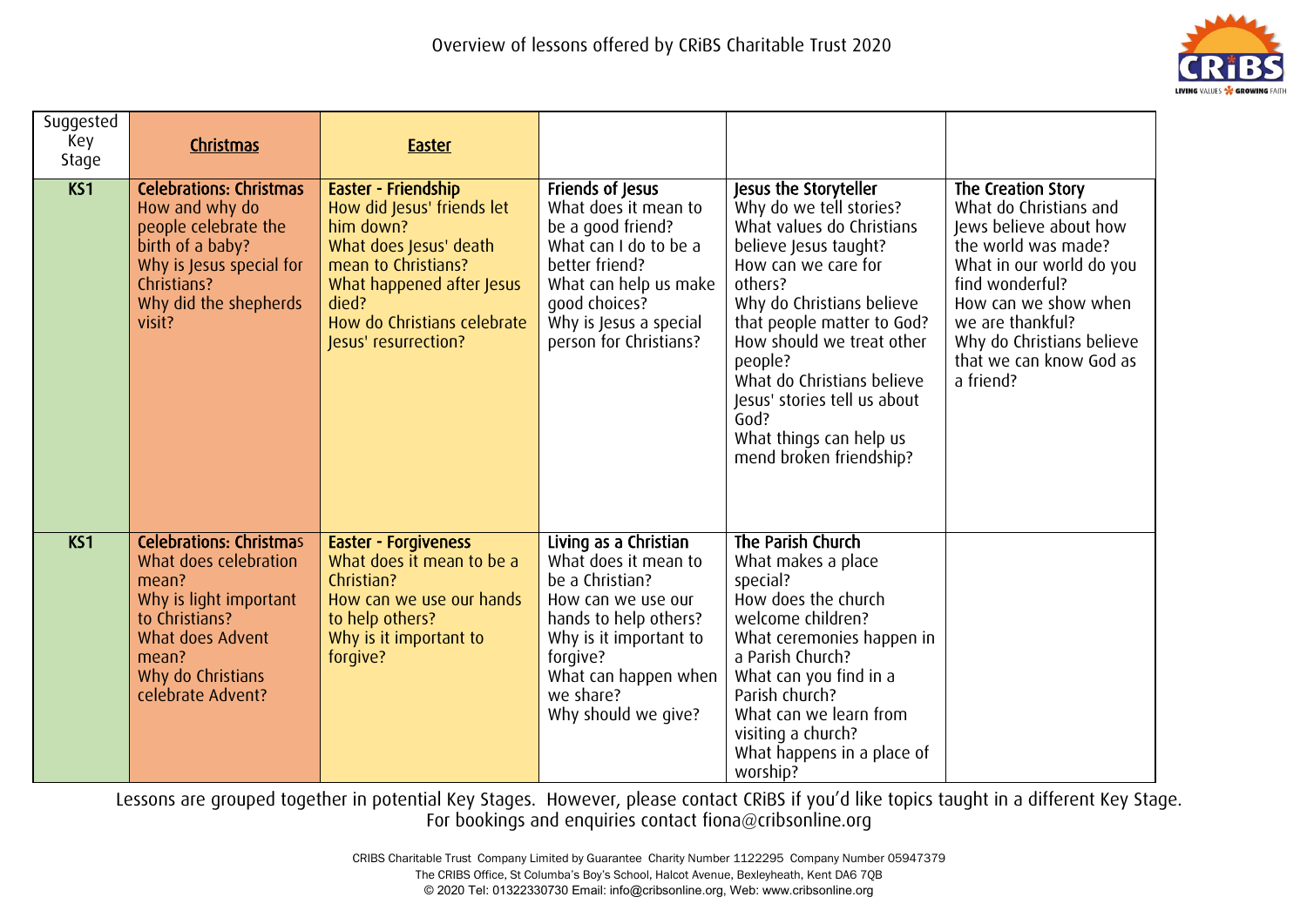

| Suggested<br>Key<br>Stage | Christmas                                                                                                                                                                                                                                                                                                                            | <b>Easter</b>                                                                                                                                                                                                                            |                                                                                                                                                                                                                                                                                                                      |                                                                                                                                                                                                                                                                                                            |                                                                                                                                                                                                                                                                          |
|---------------------------|--------------------------------------------------------------------------------------------------------------------------------------------------------------------------------------------------------------------------------------------------------------------------------------------------------------------------------------|------------------------------------------------------------------------------------------------------------------------------------------------------------------------------------------------------------------------------------------|----------------------------------------------------------------------------------------------------------------------------------------------------------------------------------------------------------------------------------------------------------------------------------------------------------------------|------------------------------------------------------------------------------------------------------------------------------------------------------------------------------------------------------------------------------------------------------------------------------------------------------------|--------------------------------------------------------------------------------------------------------------------------------------------------------------------------------------------------------------------------------------------------------------------------|
| KS <sub>2</sub>           | Givina<br>What do Christians believe<br>about giving?<br>What is good about giving?<br>What is the cost of giving?<br>What invisible gifts can we<br>qive?<br>Why do Christians believe<br>that Jesus is God's gift?<br>Why did the wise men give<br>qifts?                                                                          | <b>Easter - Resurrection</b><br>What does Lent mean to<br>Christians?<br>Why is Easter 'good news' to<br>Christians?                                                                                                                     | Jesus Through Art<br>What do we know about<br>Jesus?<br>What do we know about the<br>birth of Jesus?<br>What do we know about the<br>key events in Jesus' life?<br>What do Christians believe<br>we can learn from Jesus'<br>temptation?<br>What do Christians believe<br>we can learn from the<br>example of Jesus? | <b>Amazing Adventures:</b><br>The Journey of St Paul<br>How can we have courage<br>to stand up for what we<br>believe in?<br>How can people change?<br>How can we make wise<br>choices?<br>How is faith important to<br>many people?<br>How can we be thankful?<br>How can love change things<br>for good? | The Different Churches in our<br>Community<br>What is church?<br>What do Christians do at<br>church?<br>Why are there different places<br>of worship for Christians?<br>Why is the Bible important to<br>Christians?<br>What can we learn from a visit<br>from a church? |
| KS <sub>2</sub>           | <b>Christmas Unwrapped</b><br>What can we remember<br>about the Christmas story?<br>What does the Bible tell us<br>about the birth of Jesus?<br>How can art be used to tell<br>stories?<br>What can be learnt from the<br>experiences of Mary and<br>Joseph?<br>Why do Christians believe<br>that Jesus is part of human<br>history? | <b>Signs and Symbols</b><br>What are the signs and<br>symbols of light?<br>Why do we use signs and<br>symbols?<br>How do signs and symbols<br>communicate a message?<br>What are the symbols of<br>Easter and what do they<br>represent? | Parables of Jesus<br>Why do Christians believe<br>that Jesus taught through<br>parables?<br>What do Christians believe<br>Jesus taught about God?<br>What did Jesus teach about<br>the Kingdom of God?<br>What did Jesus teach about<br>the best way to live?                                                        |                                                                                                                                                                                                                                                                                                            |                                                                                                                                                                                                                                                                          |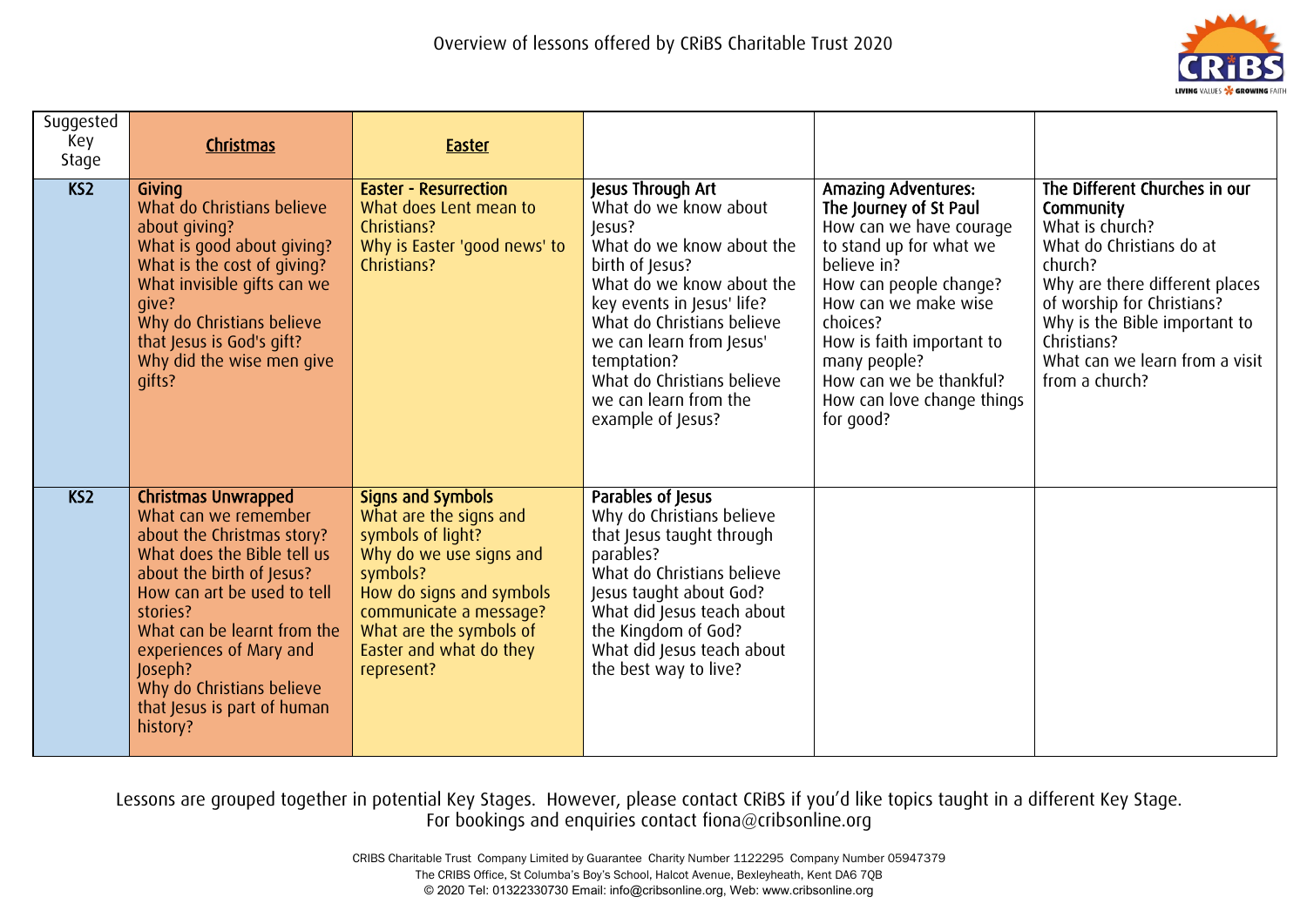

| Suggested<br>Key<br>Stage | Christmas                                                                                                                                                                                                                                                                | <b>Easter</b>                                                                                                                                                                                                                                                                                                                                                                          |                                                                                                                                                                                                                                                                                                                                                                                    |                                                                                                                                                                                                                                                                                             |                                                                                                                                                                                                                                 |                                                                                                                                                                                                                                                               |
|---------------------------|--------------------------------------------------------------------------------------------------------------------------------------------------------------------------------------------------------------------------------------------------------------------------|----------------------------------------------------------------------------------------------------------------------------------------------------------------------------------------------------------------------------------------------------------------------------------------------------------------------------------------------------------------------------------------|------------------------------------------------------------------------------------------------------------------------------------------------------------------------------------------------------------------------------------------------------------------------------------------------------------------------------------------------------------------------------------|---------------------------------------------------------------------------------------------------------------------------------------------------------------------------------------------------------------------------------------------------------------------------------------------|---------------------------------------------------------------------------------------------------------------------------------------------------------------------------------------------------------------------------------|---------------------------------------------------------------------------------------------------------------------------------------------------------------------------------------------------------------------------------------------------------------|
| KS <sub>2</sub>           | Peace<br>What does 'peace' mean?<br>What does it mean to<br>live in peace?<br>What can we do to bring<br>peace / live in peace for<br>ourselves and others?<br>What symbols of peace<br>do we have a Christmas?<br>What was meant by the<br>angel's message of<br>peace? | <b>Inspirational Christians</b><br>How do Christians<br>follow Jesus today?<br>How can Christians be<br>an inspirational<br>example to us?<br>Easter - Forgiveness &<br><b>Reconciliation</b><br>What do Christians<br>believe Jesus taught<br>about forgiveness?<br>How is the cross a<br>demonstration of Jesus'<br>forgiveness?<br>What are the positive<br>effects of forgiveness? | Why is Jesus<br>Inspirational?<br>Why do Christians<br>believe that Jesus is<br>inspirational?<br>What do Christians<br>believe Jesus was really<br>like?<br>What metaphors did<br>Jesus use to describe<br>himself?<br>How can people learn<br>from Jesus' miracles and<br>his teaching?<br>In what way do<br>Christians believe that<br>Jesus can still inspire<br>people today? | The Bible<br>What is known about the<br>Bible?<br>What do Christians<br>believe can be learnt<br>from the Bible?<br>Why is the Bible<br>important to Christians?<br>How can the Bible be<br>used and how can it's<br>teaching be applied?<br>What images are used to<br>describe the Bible? |                                                                                                                                                                                                                                 |                                                                                                                                                                                                                                                               |
| K <sub>S</sub>            | <b>Helping the homeless</b><br>and refugees<br>What does it mean to<br>have a 'home'?<br>What was Mary, Joseph<br>and Jesus experience of<br>being homeless and<br>refugees at his birth and<br>qrowing up?<br>How did people respond<br>to the birth of Jesus?          | <b>Easter - Sacrificial Love</b><br>How did Jesus'<br>followers react to the<br>experiences of loss,<br>despair, joy?<br>How can we react to<br>similar experiences?<br>Why do Christians<br>believe Jesus was a<br>sacrifice?<br>How do Christians<br>remember Jesus'<br>sacrifice?                                                                                                   | <b>Beliefs in Action</b><br>How do Christian beliefs<br>influence actions?<br>What value do I place on<br>myself and others?<br>Do we need to forgive?<br>Is it important?<br>What is the value of<br>qiving?<br>How can my beliefs and<br>actions change?                                                                                                                         | God as Father, Son and<br><b>Holy Spirit</b><br>How can God be one yet<br>three?<br>What do we know about<br>Jesus, the Son of God?<br>What symbols do<br>Christians use to help<br>them think about the<br>Holy Spirit?<br>Why is the Holy Spirit<br>important to Christians?              | Big Questions (part 1)<br>Why ask big<br>questions?<br>Does science have all<br>the answers?<br>Who makes the rules?<br>What can we be sure<br>of?<br>How much are people<br>worth?<br>Why is there so much<br>human suffering? | Big Questions (part 2)<br>Is there a divine being<br>that cares about me?<br>What gives my life<br>ultimate meaning?<br>Why be a good person?<br>What happens after we<br>die?<br>Does God answer<br>prayer?<br>What kind of a person<br>do I want to become? |